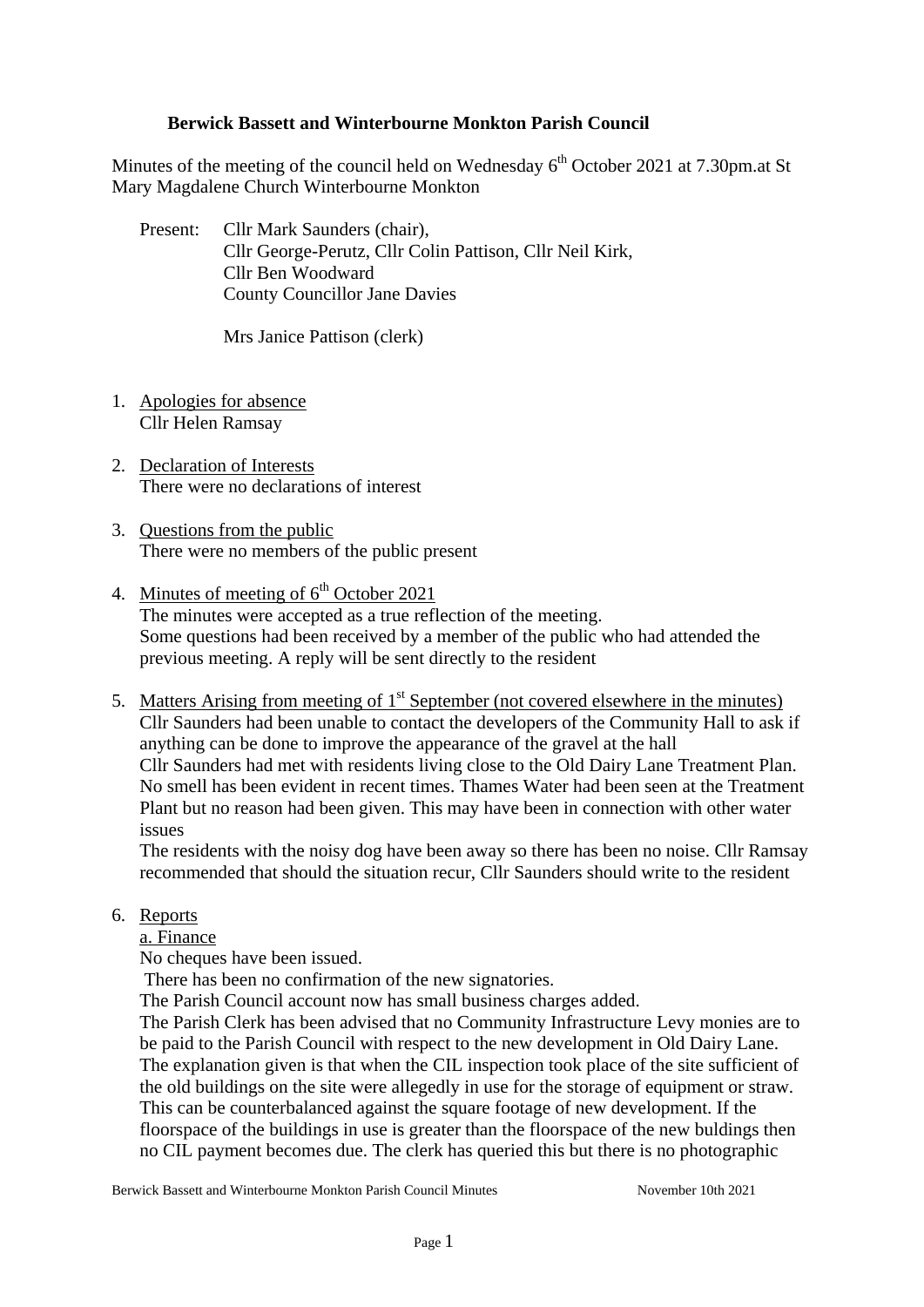evidence available and Wiltshire Council had no obligation to consult the Parish Council at the time

### A Budget was presented

There are 3 significant outlays anticipated before the year end of 2022/23. These are the defibrillator renewal, the implementation of the speed reduction on the A4361 and the transfer of the Community Hall. Significant savings have been made in recent years and there will be an amount of approximately £9,000 remaining in Parish Council funds. An amount of £400 has been saved over the last 4 years from a specific item on the budget and ringfenced for defibrillator replacement. The total savings is £1600. The cost for renewal of the current equipment is £3,800 leaving a shortfall of £2,200. (It had been assumed that a grant would be forthcoming from Marlborough Area Board which council has now been advised will not be awarded) The implication is also that the amount of savings towards the next defibrillator replacement will need to increase from £400 to £1000 to enable sufficient funds to be accumulated for the next renewal This would require a budget increase of a minimum of £1,200 plus £1000 annually ie £1,800 increase on next years budget (or £18 per head). The removal of one of the defibrillators was also considered at a saving of £1,000. It was agreed to renew 3 defibrillators using the savings accrued in the Parish Council budget specifically for the defibrillators with the remainder found from the savings in the Parish Projects . The 2 Winterbourne Monkton defibrillators will be relocated to the new Community Hall and The New Inn. Funding for 2 defibrillators will remain in the budget and residents will be encouraged to fund-raise for one of the defibrillators and any additional defibrillators that residents ask for. This would be an amount of approximately £250 per defibrillator per year

An amount of £1000 has been included in the budget for the last 6 years since residents requested at an Annual Parish Meeting that monies be raised in this manner for projects suggested by residents. This money has been used primarily for small projects agreed at Annual Parish Meetings including the original cost of the defibrillators and road signs for HGVs and the cost of the original speed survey Other suggested projects were the surfacing of the path outside Middle Farm and creation of a cycleway to Avebury which never took place.

With the remainder of this money and some savings on budget over recent years there is an amount of around £7000 available to spend

To date the approximation of the councils share of the speed reduction is £375 for the advertising which has not yet been invoiced but should come from this years budget and an estimate of £1250 for the implementation of the signage which will be paid for in 2022/23. This estimate, however, does not include the cost of safety measures used for the installation of the signs or Wiltshire Councils additional work in investigating the negative responses to the survey. It has not been possible to obtain a precise estimate from CATG for this work. County Cllr Jane Davies suggested that if the Parish Council were unable to pay the final bill in 2022/23 then some could be commuted to 2023/24. This is not anticipated but allows for the shortfall of defibrillator renewal to be paid from the accruel

It was agreed to maintain the £1,000 in the budget for Parish Projects but not increase for any unforeseen costs.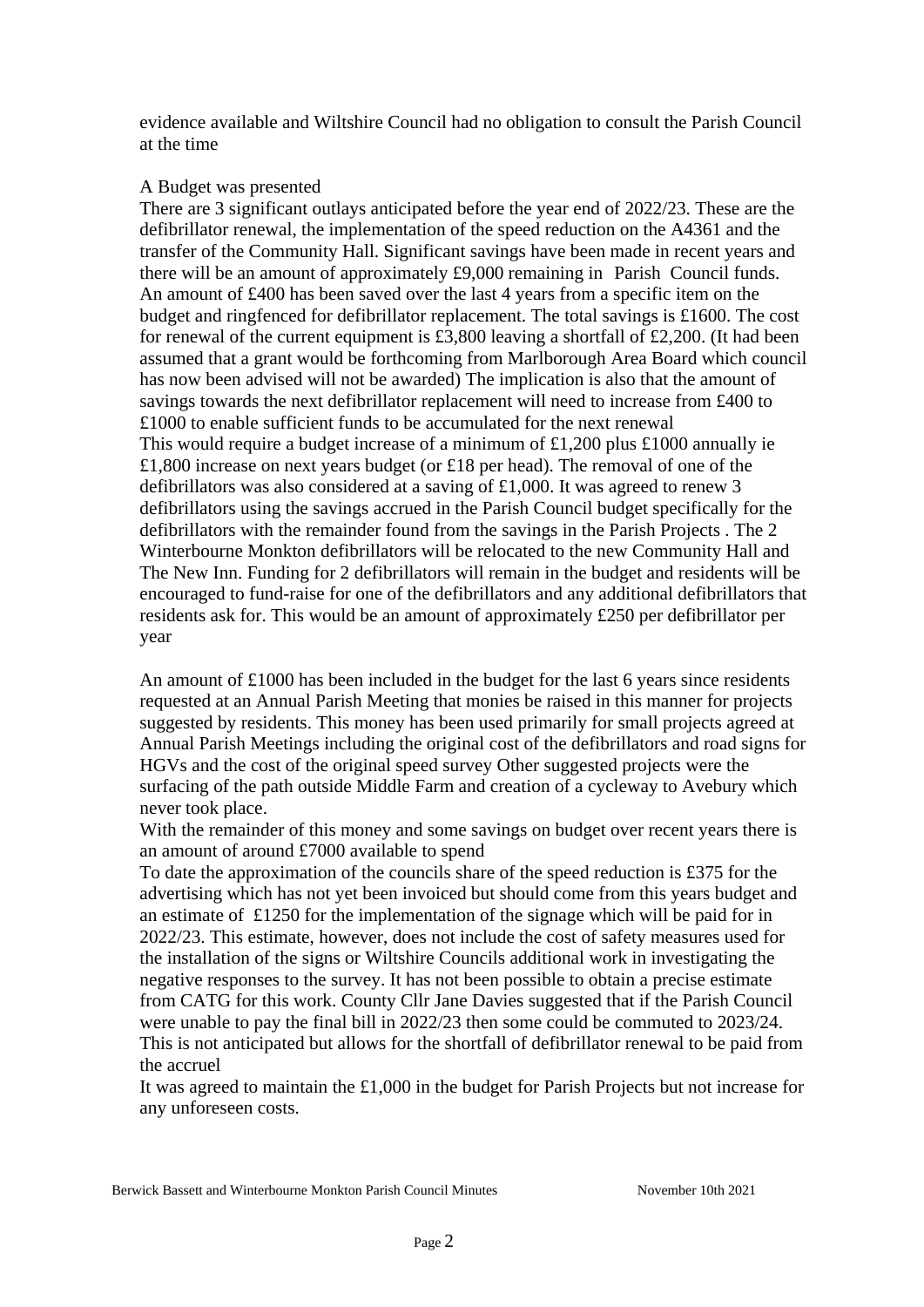It has been the assertion from the Community Hall Advisory Group that the hall would support itself. The group did not request any funding from this current years budget so currently all expenses are funded by the Parish Council anticipating repayment from the section 106 monies

After transfer of the hall to the Parish Council the buildings and the section 106 monies will belong to the Parish Council..

It was the clerks recommendation that the Parish Council increase the budget to include insurance for the Community Hall as the building will become their asset. It should also include servicing of fire equipment and other essential servicing. Out of the Section 106 monies the Parish Council would pay for essential start up equipment such as tables, chairs, window blinds and essential outlay such as solicitors fees, fire prevention and additional security. The remainder of the Section 106 monies will be ringfenced for long term maintenance and setting up of the charitable trust. The Community Hall Advisory Group will be responsible for securing sufficient paying hall hire to pay the day to day expenses required, particularly regular contracts such as hall hire software and staff. Cllr Saunders asserted that the hall would support itself and requested that the hall be separately insured so that all hall expenses were separate to the Parish Council

It was acknowledged that there would be an increase in general expenditure in coming years including a noticeboard for Berwick Bassett, Jubilee Party, extension of clerk services

It was noted that the taxbase has only increased by 2% despite the new housing.

In conclusion, Cllr Saunders proposed a maximum of 5% increase in precept and requested that the budget be redrawn to reflect this

### b. Planning

Land at Manor Farm Winterbourne Monkton 16/00151/FUL

Surface of Car Park

As mentioned in the Questions from the public at the previous meeting, a deed of variation had been submitted to Wiltshire Council. No objections were raised from the Parish Council or resident consultees. Some neighbouring residents asserted that they had not been consulted over the changes. Residents will be advised to express their concernes to Wiltshire Council planning

No new applications have been submitted

### c. Emergency and Flooding.

Cllr Kirk is updating the Emergency Plan with contact details. This will be available to Parish Councillors

A resident had reported that flooding had occurred in the area of Winterbourne Monkton bourne by School Lane Footbridge in recent heavy rains. What had been observed was the water running in the secondary channel of the bourne which is natural in heavy rain and helps prevent flooding

A consultation group has been established between Broad Hinton and Winterbourne Bassett Parish Council and Avebury Parish Council to help prevent flooding in both villages. The clerk will contact the group to share information. Action clerk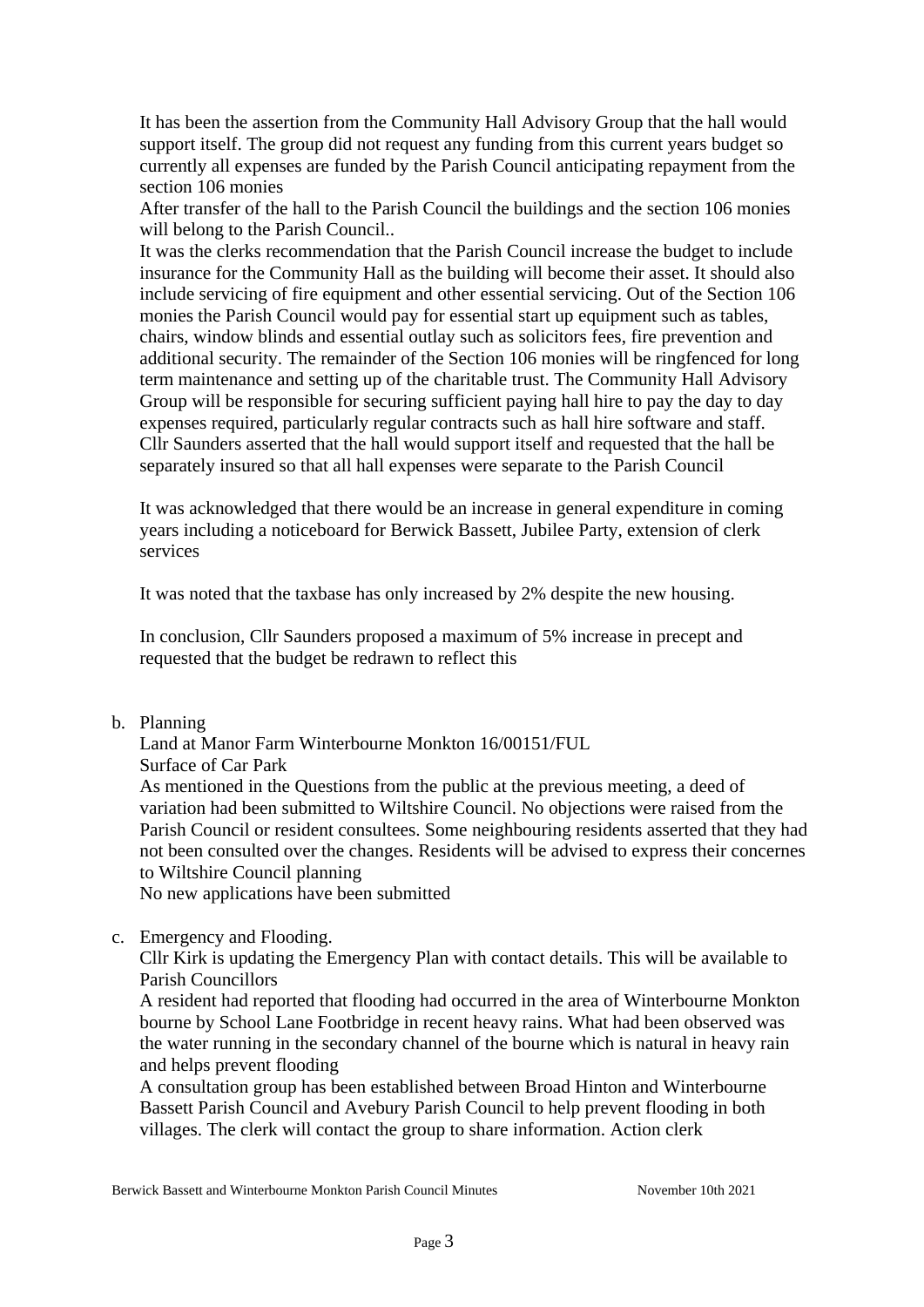# d. Footpaths...

The clerk had circulated information about solar lighting which could be used along the footpath between the bourne bridge and the church along School Lane Footpath. This would cost a minimum of £1,000 per light and may not be suitable due to the tree cover in that area. No further action will be taken.

Cllr Saunders will talk to the owners of Middle Farm to explore the possibility of reestablishing the permissive path along the farm wall on the A4361 with a view to the Parish Council funding a firmer footpath. Action Cllr Saunders

#### . e. Roads

The repairs to Lower Church Lane will take place on  $8<sup>th</sup>$  December. Cllr Saunders will check that the works are carried out correctly. The residents have each received personal notification of the works, by the clerk.

It was noted that a large number of ash trees beside the A4 at West Kennet are to be felled because of Ash Die Back

f. Broadband

An additional payment will be made to the website provider to permit each councillor to have a bbwmpc.org email address.

Cllr Woodward offered to investigate the re-writing of the website to reduce costs. It was noted that there are a number of legal requirements to satisfy the transparency code in particular which are covered by the site template from Netwise. The support offered by Netwise allows someone with little coding knowledge (or time) to work on the site. Action Cllr Woodward

g. Avebury Social Centre

A resident had noticed that Winterbourne Monkton was not included in the title of Avebury Social Centre in a local publication and referred this to the Parish Council. Councillors can find no evidence that Avebury Social Centre is removing Winterbourne Monkton from its associations. The understanding is that there is an obligation to include Winterbourne Monkton and Berwick Bassett in its definitions from the days when it was the school covering the 3 villages

## h Community Building

No report was received from the Community Building Advisory Group. Further discussion is elsewhere in the minutes

g. Clerk – The comment below was inserted by Cllr Saunders on  $27<sup>th</sup>$  January 2022.

A paragraph under this section of the original draft minutes and posted on the parish council website, provided detail about the administration of the village WhatsApp group. As a result of a complaint received about the content of the paragraph, being a breach of the data protection act 2018 (DPA 2018), Cllr Saunders following a review, determine that the original paragraph did contravene section 3, paragraph 2 and 3 of the DPA 2018. The WhatsApp group was never considered to be under the stewardship of the parish council and it continues in the same format as it has always done, as a private group of residents sharing information.

The complaint was upheld, and an apology was sent to the complainant on  $27<sup>th</sup>$  January 2022.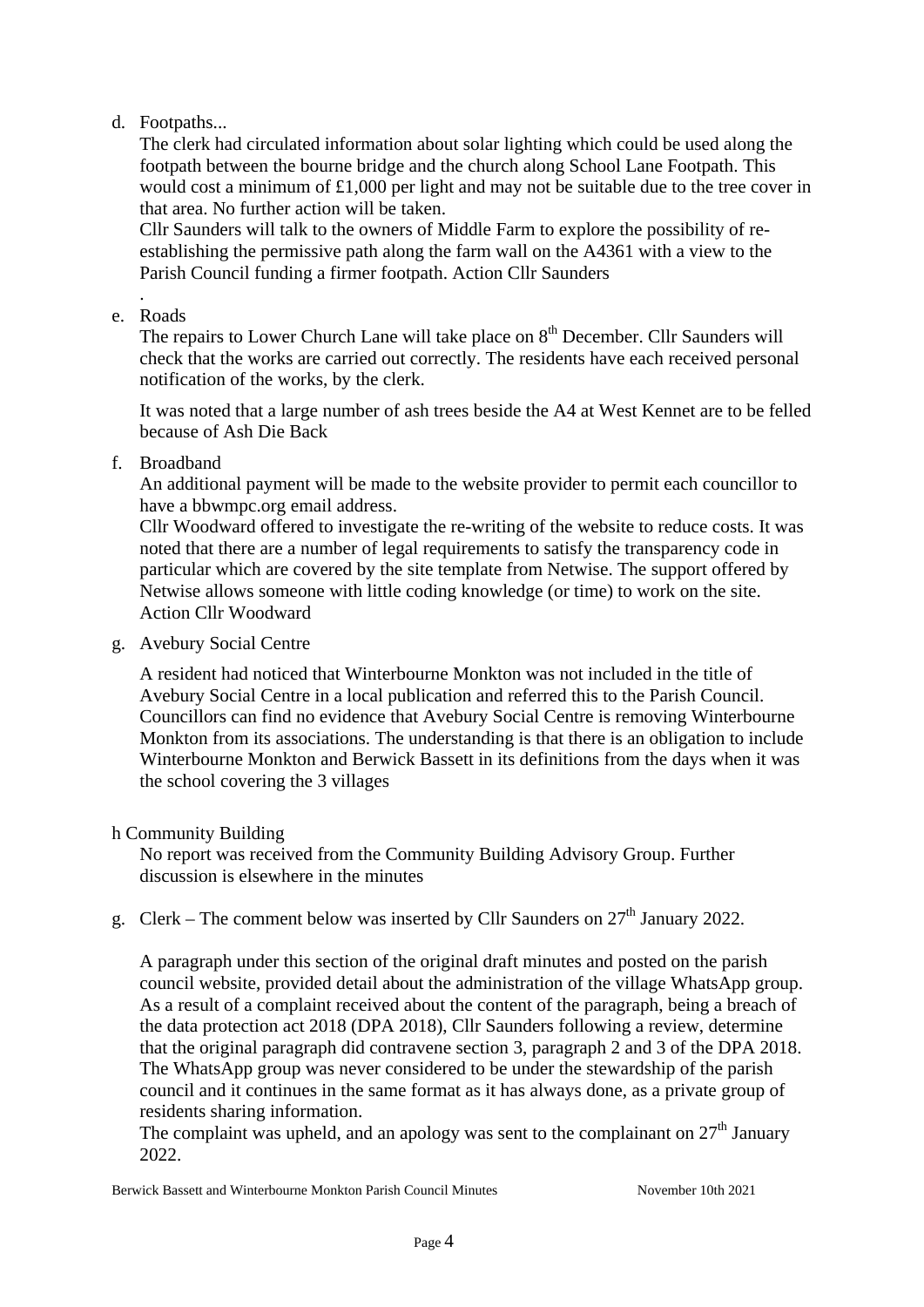## 8. .Traffic issues on A4361 . CATG progress

The objections to the speed reduction consultation continue to be investigated. The reduction is unlikely to be implemented this financial year. No confirmation of cost has been received and the invoice for the public consultation has still not been received.

### 9. Preparations for Winter

The soakaway next to Winterbourne Lodge in Winterbourne Monkton has been cleared by Wiltshire Council contractors at the request of the clerk

The grit bins in both villages are sufficiently full

The sand bags at the Winterbourne Monkton Church and 191 Winterbourne Monkton will be checked for damage. The sandbags for Berwick Bassett are at Home Farm House

### 10..Community Building

The transfer document has been received by the clerk and forwarded to the solicitor for clarification with Wiltshire Council. The certificate of completion is also ready. The solicitor will be asked whether a buildings survey is also advisable. The developers have given an estimated rebuild cost of £250,000

Cllr George-Perutz is currently in the process of identifying activities which may run in the hall and potential volunteers to help run the hall. New ideas are regularly presented by members of the public

Prior to letting, a number of risk assessments must be carried out. These include fire risk, electrical certificate of safety, and Covid risk assessment. PAT testing was considered unnecessary as this only represents a particular moment in time. The terms of letting are being produced based on those for Kennet Valley Hall

Cllrs Ramsay and George-Perutz independently followed up the suggested availability of crockery at The Merchant House in Marlborough. They found that no crockery was available. Cllr Kirk is still pursuing the Whiteboard from Lyneham. Cllr Woodward showed the meeting a foldable table that would be available for £49. It was not as stable as the tables in the church but would fold away better

Use of the Playground grant is still being considered. The council has no land on which to site play equipment and the gravelling of the car park also prevents the installation of some equipment there. Cllr Woodward would investigate how a playground could be installed in the grounds of the New Inn using the play equipment funding and matching with funding from The New Inn. Access to the public would need to be available

A bank account with Metro Bank is being investigated.

A meeting will be arranged in January with the Community Hall Advisory Group and the Parish Council with advisors from the Village Hall Association to put forward the alternatives for the transfer of the Community Hall to the Community Hall Charity including planning for the event that the Hall should be in financial difficulties at an unspecified time in the future. Action Cllr Saunders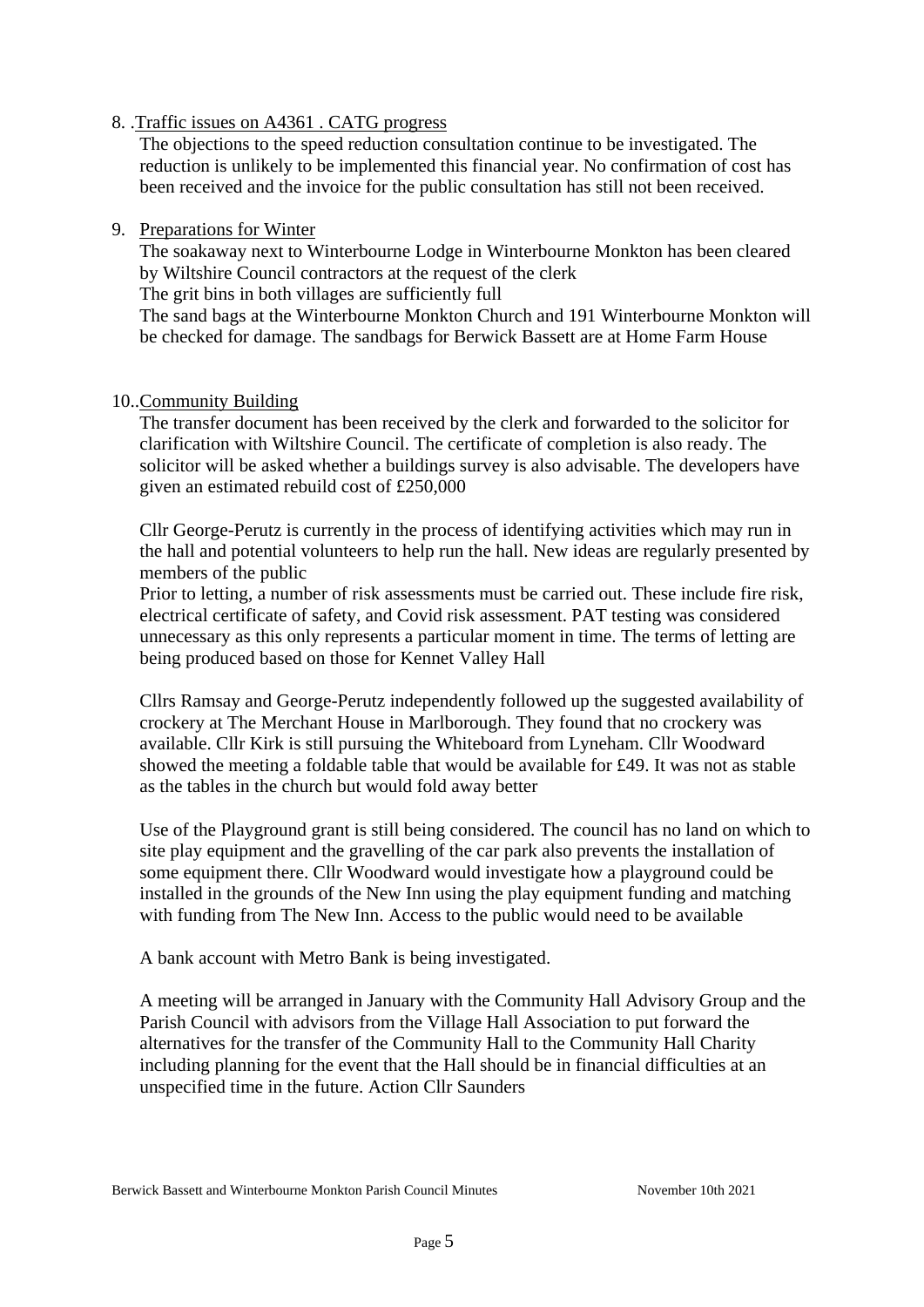### 12. Confirmation of items for press release

 An article will be written for Upper Kennet News if there are any developments in the next few weeks. Action Cllr George-Perutz

#### 13. Date of Next Meeting

.

The next meeting will be held on January 12th (a week later than usual schedule). This will include precept confirmation for 2022/23

The meeting closed at 10.00 pm